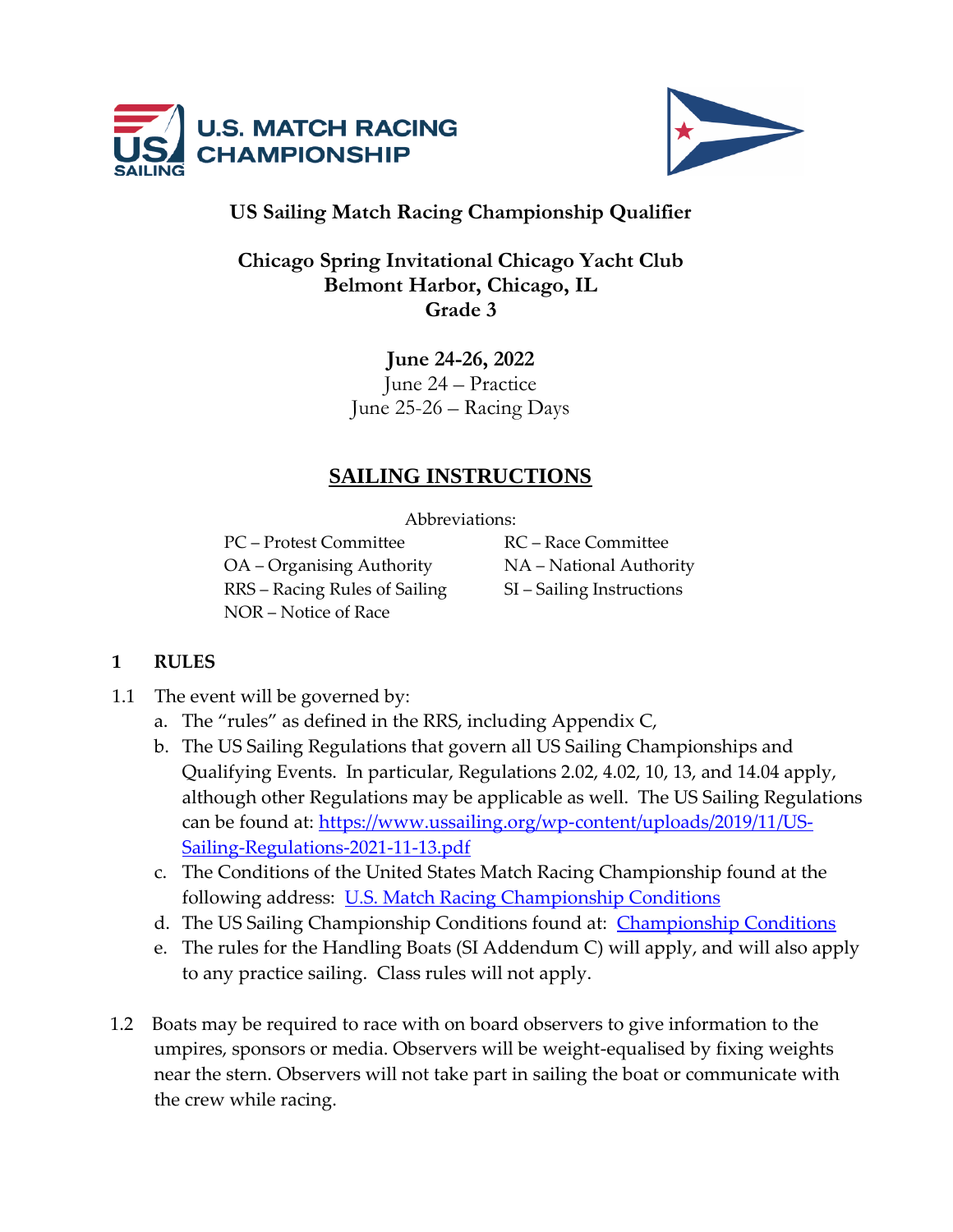#### 1.3 **C**ODE OF CONDUCT

All competitors will sign and follow the US Sailing Championship Code of Conduct that can be found at: [Championships Code of Conduct.](https://www.ussailing.org/resource-library/us-sailing-championships-code-conduct/) Breaches of this SI are not grounds for protest by a boat. This changes RRS 60.1(a)

# 1.4 USE OF PERSONAL FLOTATION

- a. [DP] Regulation  $10.04 \text{ A}$  1: For US Sailing Adult qualifying and championship events in keelboats, each competitor shall wear a USCG approved PFD at all times while on the water, except for brief periods while adding or removing clothing. This modifies RRS 40 and the preamble to Part 4.
- b. Competitors will need to supply their own PFD's
- 1.5. When the umpires proceed under RRS C8.6, they will follow the guidance in SI Addendum E.
- 1.6 A boat may not request redress under RRS 62.1(a). The protest committee may call a hearing to consider redress under that rule if it believes that there is a significant reason for doing so. This changes RRS 60.1(b) and 62.1(a).

# **2 ENTRIES and ELIGIBILITY**

- 2.1 Only skippers invited by the OA are eligible for the event. The criteria for invitation is set forth in the NOR. The skippers are listed in SI Appendix A.
- 2.2 To remain eligible the entire crew shall complete registration, pay any entry fee, deposit US \$2000 for damage and complete crew weighing, all between 1000 and 1600 on the Practice Day (June 24) or between 0800 and 0900 on the first day of racing unless extended by the OA. Registration for all present crew members and payment of the deposit is required for use of the boats for the Clinic.
- 2.3 The damage deposit is the limit of liability of each skipper for each incident. In the event that a deduction is made from the deposit, the skipper will be required to restore the deposit to the original value to maintain eligibility.
- 2.4 Each skipper is responsible for the damage or loss to his boat unless the responsibility is otherwise assigned by the umpires or PC.
- 2.5 After the warning signal for a match, the registered skipper shall not leave the helm, except in an emergency.
- 2.6 When a registered skipper is unable to continue in the event, the OA may authorise an original crew member to substitute.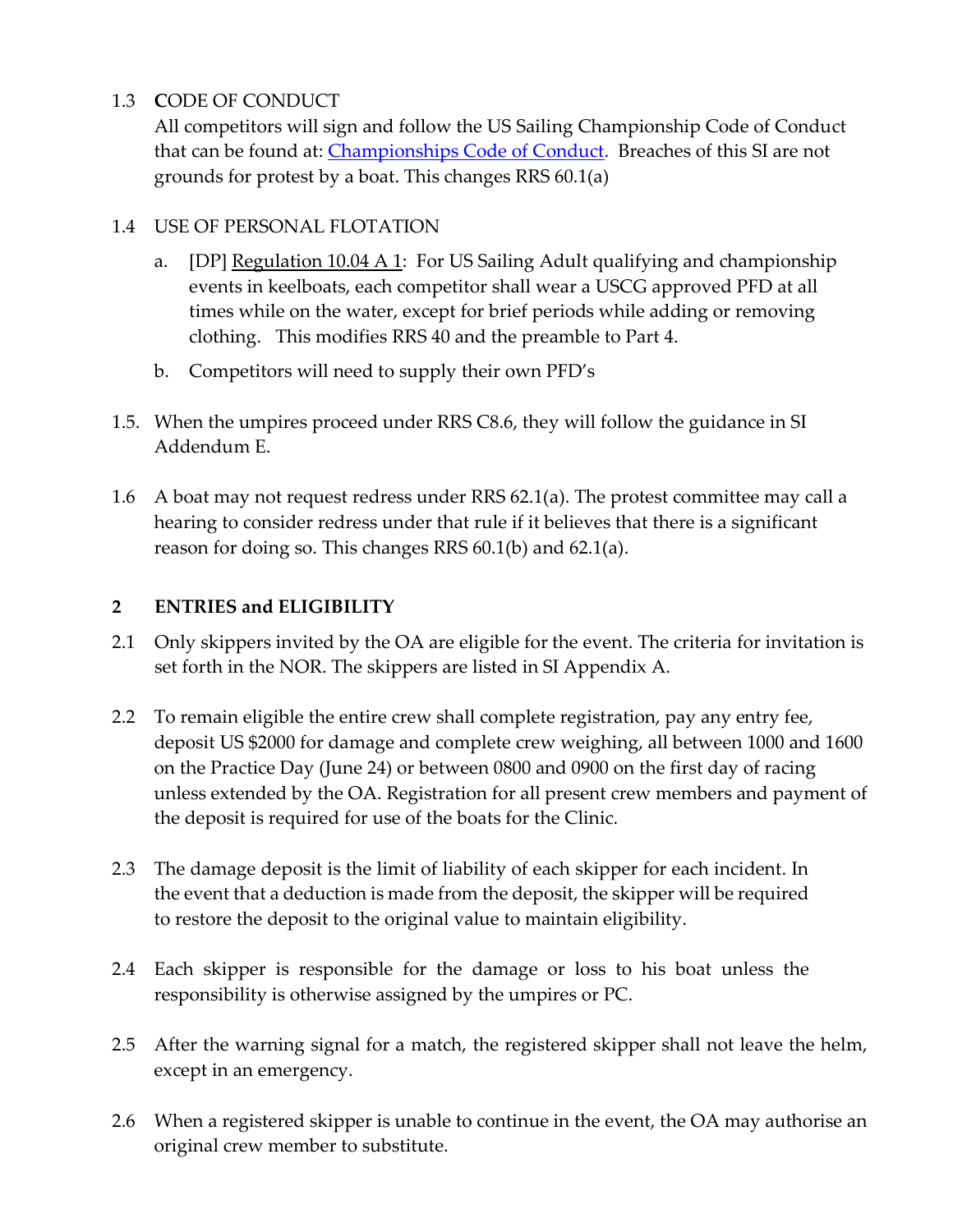2.7 When a registered crew member is unable to continue in the event, the OA may authorise a substitute, a temporary substitute or other adjustment.

#### **3 COMMUNICATIONS WITH COMPETITORS**

- 3.1. Notices to competitors will be posted on the Official Notice Board located on the race website at https://www.regattanetwork.com/event/24137# newsroom It is the responsibility of each competitor to check the Official Notice Board for any amendments or notices.
- 3.2 Signals made ashore will be displayed from a flag staff located at Chicago Yacht Club, Belmont Station.
- 3.3 Skippers shall attend the first briefing, which will be at 0830 at Chicago Yacht Club, Belmont Station on the first day of racing, unless excused by the OA.
- 3.4 The first meeting with the umpires will be after the first briefing at Chicago Yacht Club, Belmont Station.

#### **4 AMENDMENTS TO SAILING INSTRUCTIONS**

- 4.1 Amendments to the SI made ashore will be posted at least 30 minutes before the start of any race affected and will be signed by the RC and the PC representatives.
- 4.2 Flag L over the numeral pennant of the most recent amendment will be displayed ashore each day until the boats have departed for the race course.
- 4.3 Amendments made afloat will be signalled by the display of flag 3rd substitute with three sound signals. An umpire may communicate these either verbally or in writing.

#### **5 BOATS AND SAILS**

- 5.1 The event will be sailed in the following boats: Tom 28 type boats.
- 5.2 The sail combination to be used in a flight will be signalled from the RC boat with or before the attention signal. The signals shall have the following meanings:

| <b>Signal</b> | Sail Combination to be used |
|---------------|-----------------------------|
| No signal     | Main, Jib, and Spinnaker    |
| Flag $Z$      | Main, Jib, No spinnaker     |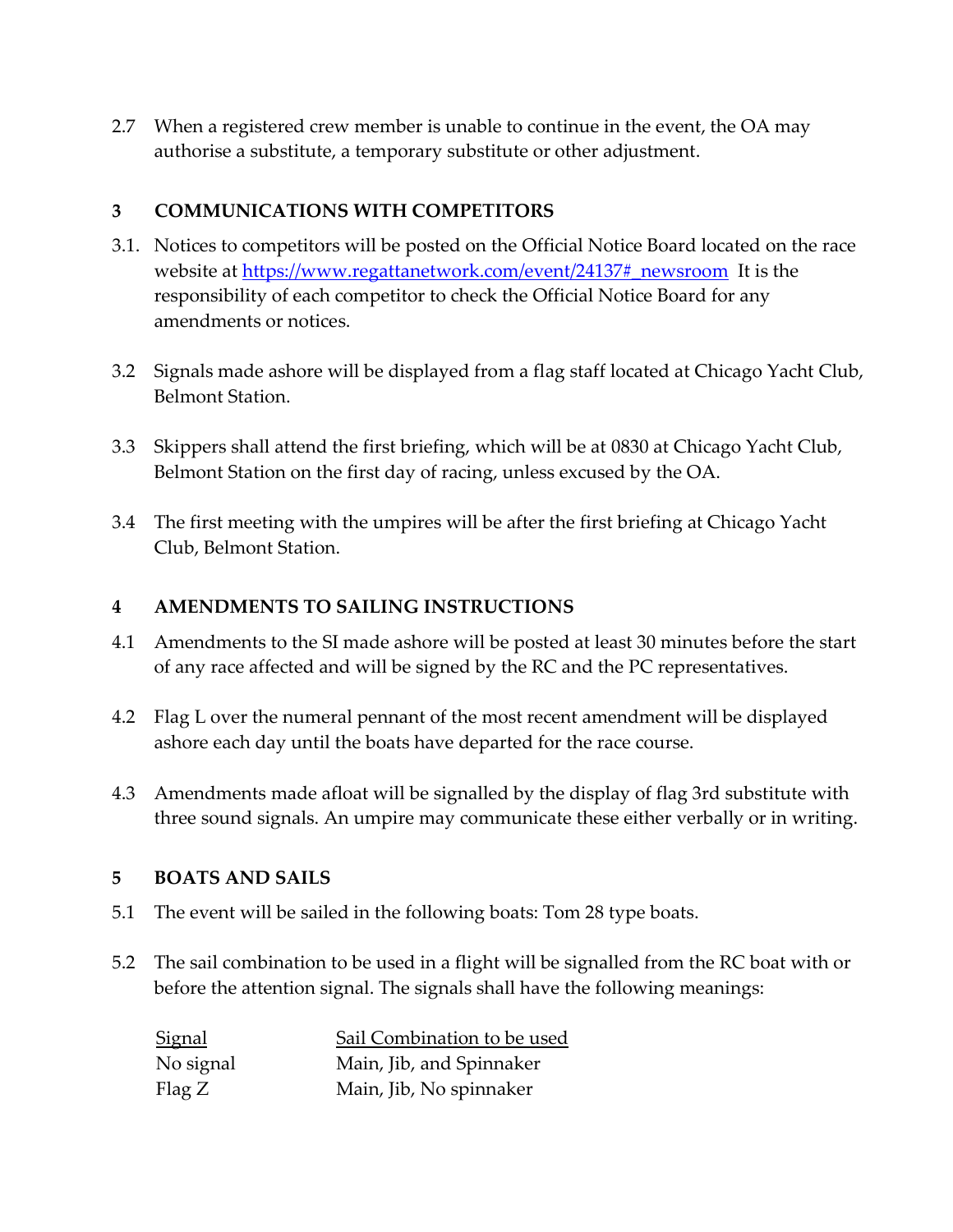- 5.3 Other restrictions or instructions may be given to the boats verbally by an umpire. Flag 3rd substitute is not required.
- 5.4 The OA or RC will decide which boats are to be used for each stage and when they decide a boat should not be used, the skipper assigned that boat will be given the temporary use of another boat.
- 5.5 The OA or RC may permit a substitute boat when it is satisfied that the original boat is damaged and that repairs in the time available are not practical.

#### **6 IDENTIFICATION and ASSIGNMENT OF BOATS**

- 6.1 Boats will be identified by bow numbers.
- 6.2 Boats will be allocated by the RC for each stage.

# **7 CREW MEMBERS, NUMBER and WEIGHT**

- 7.1 The total number of crew, including the skipper, shall be 4 or 5.
- 7.2 The total weight of the crew including the skipper, dressed in at least shorts and shirts, shall not exceed 350 kg.
- 7.3 All registered crew shall sail all matches unless permission for change is given under SI 2.6 or 2.7.

# **8 EVENT FORMAT AND STARTING SCHEDULES**

- 8.1 The event format and match pairing lists are detailed in SI Addendums A and B. The matches to be sailed in a flight will be displayed in order of starting on the rotation sheet.
- 8.2 The racing days are scheduled as June 25 and 26. June 24 is a practice day.
- 8.3 The latest time for an attention signal on the last day of racing will be approximately 1700.
- 8.4 The number of matches to be sailed each day will be determined by the RC.
- 8.5 The RC may change the format, terminate any stage or the event when, in its opinion, it is impractical to attempt to hold the remainder of matches under the existing conditions or in the remaining time scheduled. Early stages may be terminated in favour of later stages.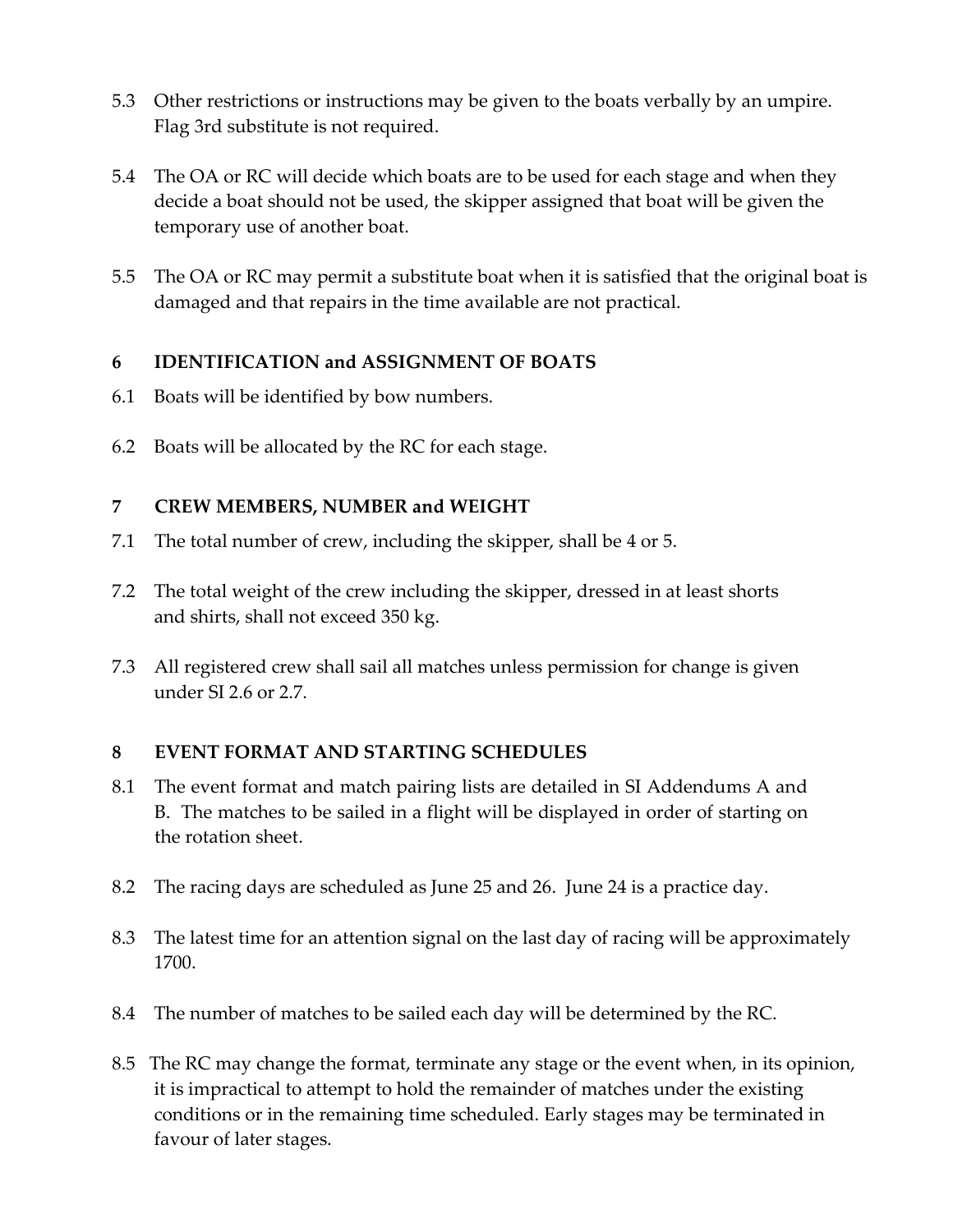- 8.6 The intended time of the first attention signal each day is 1000.
- 8.7 Each subsequent flight will be started as soon as practicable after the previous flight.
- 8.8 When a match cannot start at its intended time, the RC may move the other starts forward to eliminate a blank start. Competitors will be so advised by the umpires if the RC does so. Flag  $3<sup>rd</sup>$  substitute is not required.
- 8.9 In a knock-out series between two skippers:
	- (a) They shall alternate assigned ends for each match. Unless designated in the pairing list, the initial assigned ends shall be determined by finish position in Stage One. This changes RRS C4.1
	- (b) When the series has been decided, further matches between these two will not be sailed and subsequent starts moved forward to eliminate blank starts. Competitors will be so advised verbally by an umpire.

#### **9 RACING AREA**

The racing area will be on Lake Michigan outside the Belmont Harbor.

#### **10 COURSE**

10.1 (a) **Course Configuration** (not to scale)

Mark W o

Mark L o o

o-------------- o Start/Finish Line

# (b) **Course signals and course to be sailed**

Course signals will be displayed from the RC boat, at or before the warning signal.

| <u>Signal</u> | Course                               |
|---------------|--------------------------------------|
|               | No Signal Start - W - L - W - Finish |
| S             | Start - W - Finish                   |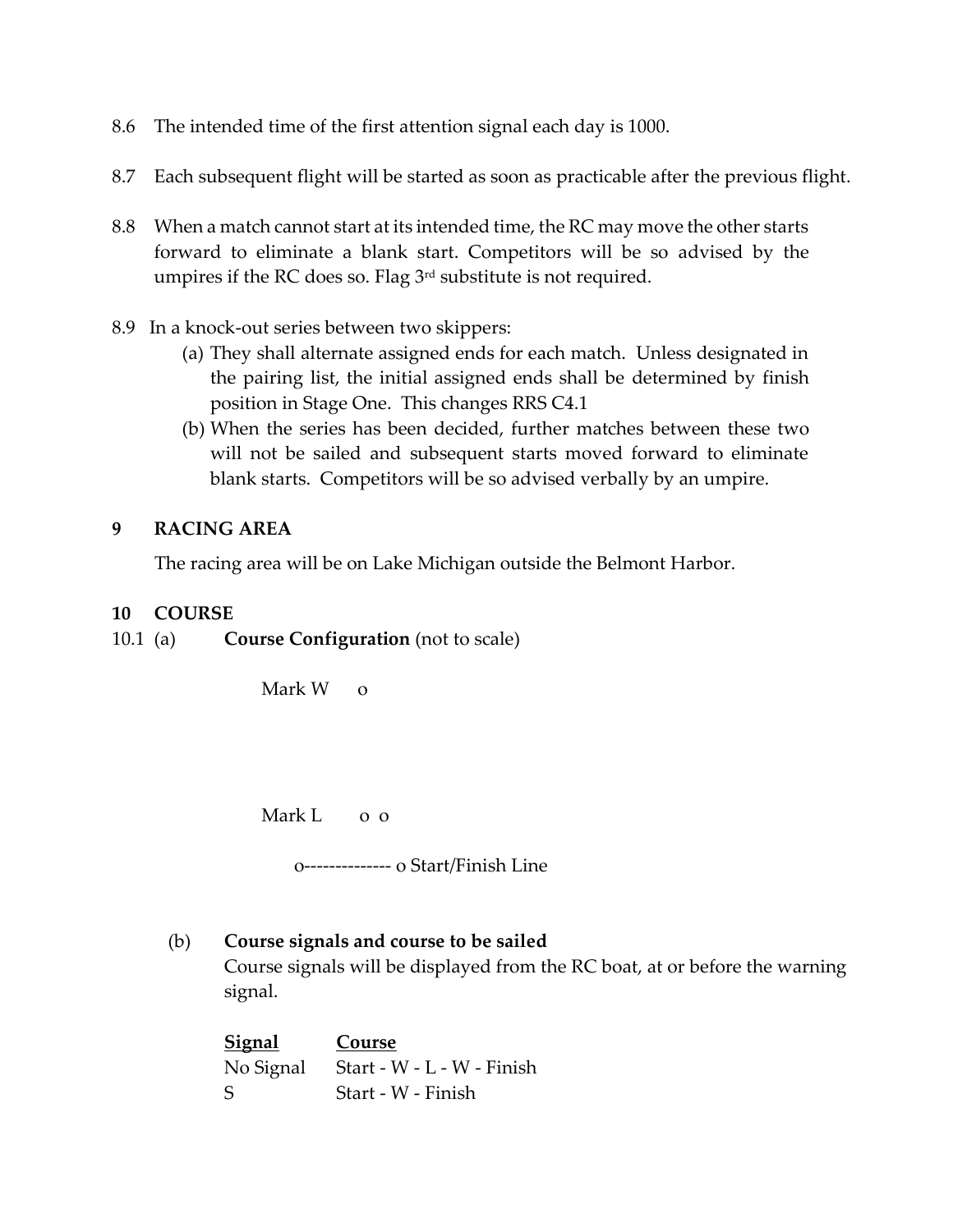## (c) **Description of Marks**

The starting/finishing line mark will be a yellow tapered inflatable mark or green robotic mark.

Mark W will be a red, green, or yellow inflatable mark.

When Mark L is a gate, it will be between two orange robotic marks. When Mark L is a single mark, it will be an orange robotic mark.

- (d) Routine movement of robotic marks will not be grounds for redress. This includes marks returning to station after having been pushed away by a boat or competitor and collisions with marks that do not cause damage. RRS 31 still applies.
- (e) Any self-correction movement by a robotic mark on the starting line shall not be considered an improper action of the RC and not grounds for redress under 62.1(a). This is added to RRS 27.2

# 10.2 **Starting/Finishing Line**

- (a) The starting/finishing line will be a straight line between the course side of a starting/finishing mark and a pole displaying an orange flag on the RC boat.
- (b) A buoy may be attached to the RC boat anchor line just below keel depth. Boats shall not pass between this buoy and the RC boat at any time. This buoy is part of the RC boat ground tackle. A boat may not request redress because the anchor line at the buoy is above keel depth. This changes RRS 62.1(a).

# 10.3 **Mark Roundings**

- (a) Mark W shall be rounded to starboard.
- (b) Mark L may be a gate (see definition *Sail the Course*)
- (c) If Mark L is a single mark, it shall be rounded to starboard
- (d) Modify RRS 33: A gate or finish line mark may be adjusted without signaling a course change and while boats are on the first half of the leg.

# 10.4 **Abandonment and Shortening**

- (a) RRS 32 is deleted and replaced with: 'After the starting signal, the RC may abandon or shorten any match for any reason, after consulting with the match umpires when practical.
- (b) Within a flight, when a visual signal is displayed over a numeral pennant, the signal applies to that match only.
- (c) Match umpires may verbally inform the competitors in their match of an abandonment at the request of the RC without a visual or sound signal being made by the RC. This changes Race Signals and rule 32.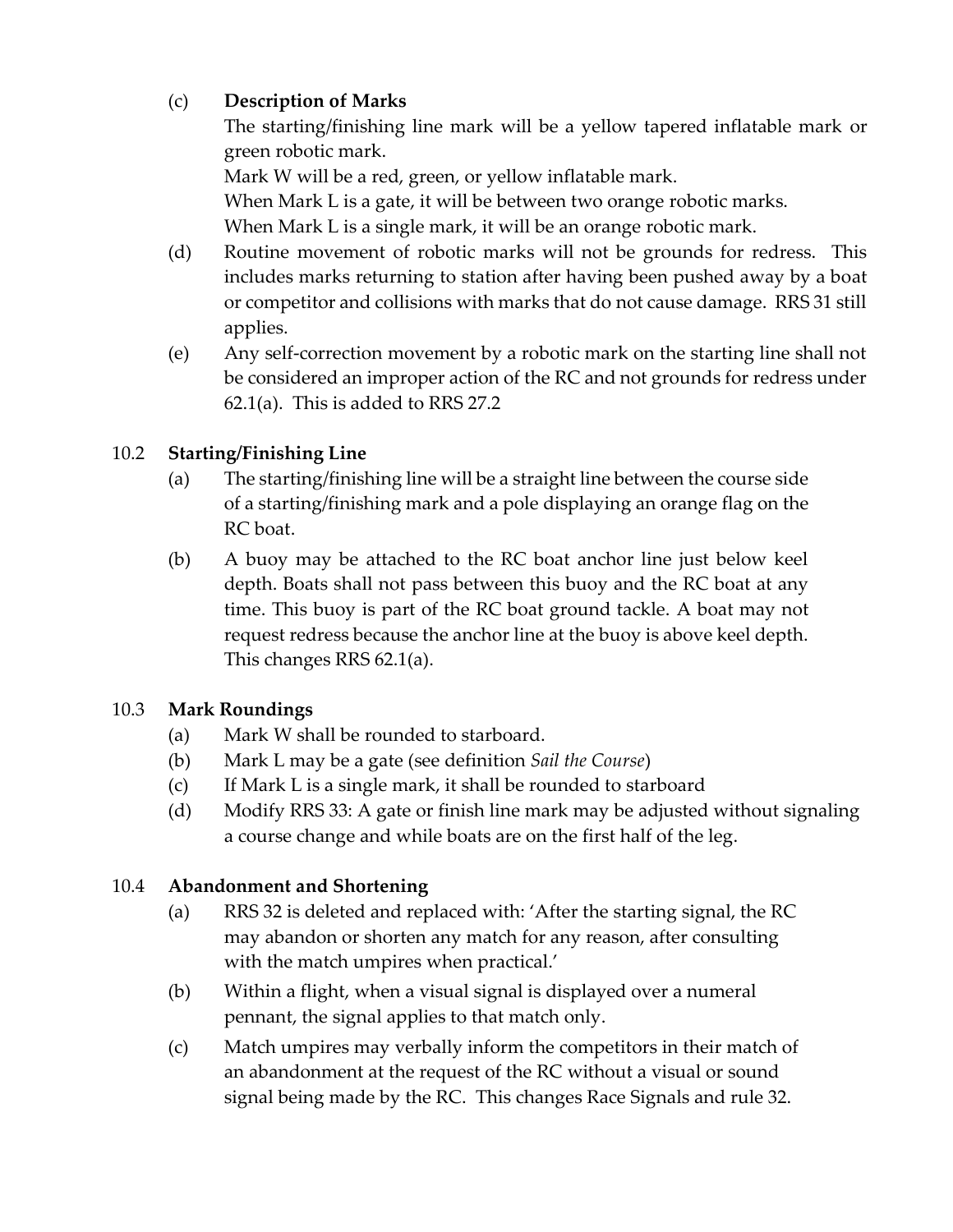10.5 The RC may make radio transmissions to competitors to announce pairings, signals or other communications. A failure to make these transmissions consistently or a failure of a competitor to hear them is not cause for redress. This changes RRS 62.1(a).

#### **11 BREAKDOWN and TIME FOR REPAIRS**

- 11.1 Before the attention signal of a flight or within two minutes of finishing or within five minutes of changing into a new boat, whichever is later, a boat may display flag L to signal breakdown or damage to the boat, her sails or injury to her crew and request a delay to the next start. She shall proceed as soon as possible to a position just to leeward of the RC boat and remain there, unless otherwise directed.
- 11.2 The time allowed for repairs will be at the discretion of the RC.
- 11.3 After the attention signal of a flight, a match will not be postponed or abandoned due to breakdown unless the breakdown signal was displayed as required by SI 11.1.
- 11.4 Except when RRS 62.1(b) applies, failure to effect repairs in the time allowed, or breakdowns after the attention signal shall not be grounds for redress. This changes RRS 62.

#### **12 STARTING PROCEDURE**

12.1 The preparatory signal will be either a Papa flag or a "C" flag with a color flag and multiple sound signals. If a Papa flag is displayed, Mark W will be a yellow buoy. If a "C" flag is displayed with a color flag and multiple sound signals, Mark W will be a buoy that is the same color as the color flag displayed with the "C" flag. This changes C3.1.

# **13 CHANGE OF POSITION OF THE WINDWARD MARK**

- 13.1 Changes to the course will be made by signalling a change of course to a new Mark W.
- 13.2 Change of Course Signals (amends RRS 33 and Race Signals)
	- (a) Flag C and a colored flag or board means: 'The windward mark has been changed. Sail to a mark the same color as the flag or board.'
	- (b) When a change of course after starting only affects some matches, these may be designated by the appropriate numeral pennant.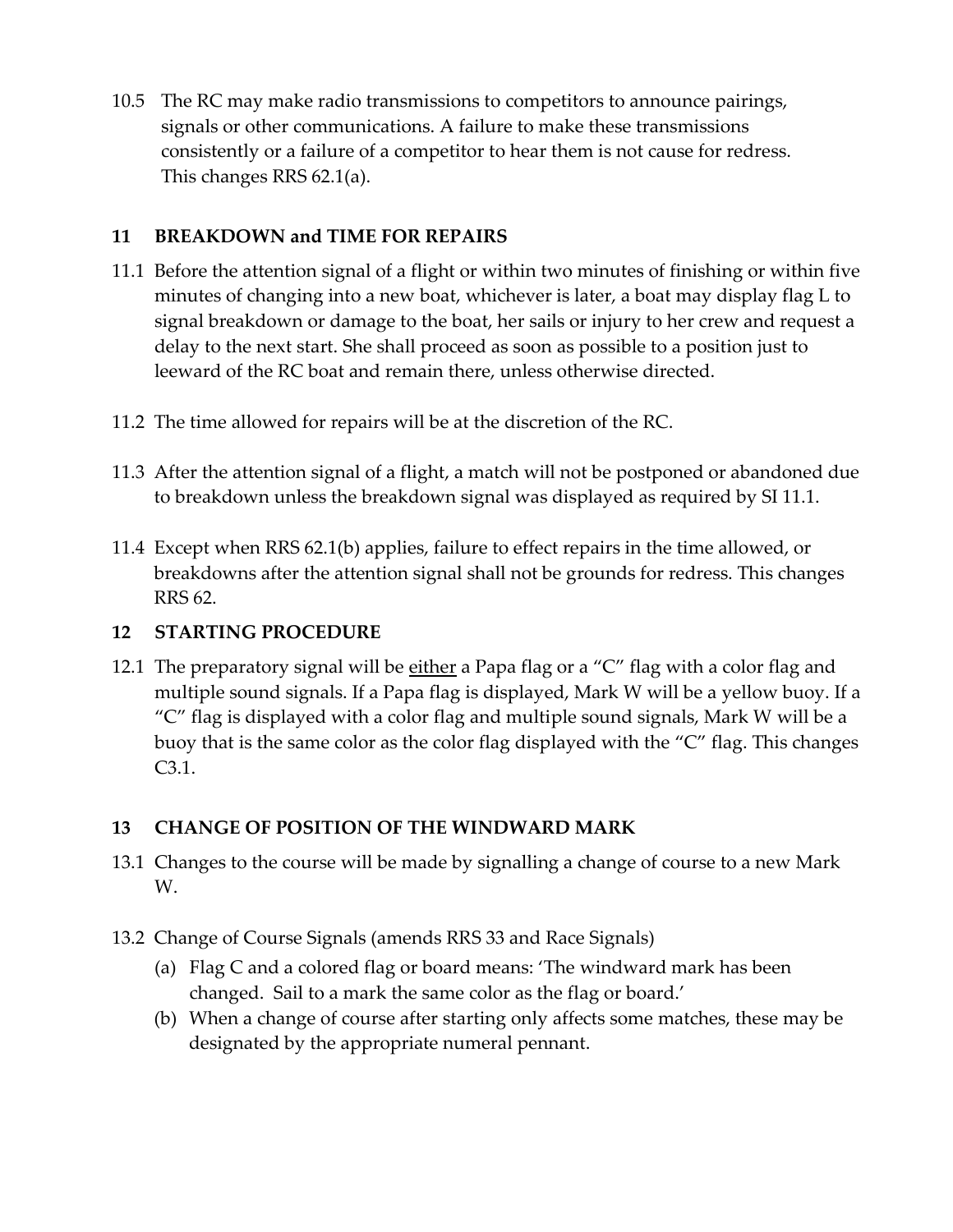#### 13.3 **Signalling vessel**

When a change of course is signalled after the first leg, it will be displayed from a boat in the vicinity of mark L, which may be the RC Signal boat that is one end of the starting/finishing line.

#### **14 TIME LIMIT**

A boat that does not finish within 5 minutes after her opponent has completed the course and finished will be scored DNF. This changes RRS 35 and A5.

# **15 COACH BOATS (US SAILING GRADE 3 EVENT RE COACHING)**

Coaching at this event will not be permitted.

#### **16 MEDIA, IMAGES and SOUND**

- 16.1 If required by the OA:
	- (a) Television personnel and equipment (or dummies) supplied by the OA shall be carried on board while racing.
	- (b) Competitors shall wear microphones supplied by the OA during racing and be available for interviews when advised by the OA or RC.
	- (c) Registered skippers shall wear communications equipment supplied by the OA that will allow commentators to communicate with them whilst racing.
- 16.2 Competitors shall not interfere with the normal working of the OA supplied media equipment.
- 16.3 The OA have the right to use any images and sound recorded during the event free of any charge.

# **17 PRIZES**

- 17.1 The top finisher not already qualified will receive an invitation to the 2022 U.S. Match Racing Championship October 7-9, 2022, hosted by Oakcliff Sailing Center.
- 17.2 The top placing LMSRF eligible skipper will be named the 2022 Lake Michigan Match Racing Champion.
- 17.3 The top placing LMSRF eligible skipper will earn an invitation by LMSRF to sail the 2022 YRUGL Richardson Trophy Regatta for Lake Michigan at Bayview Yacht Club, September 23-24, 2022.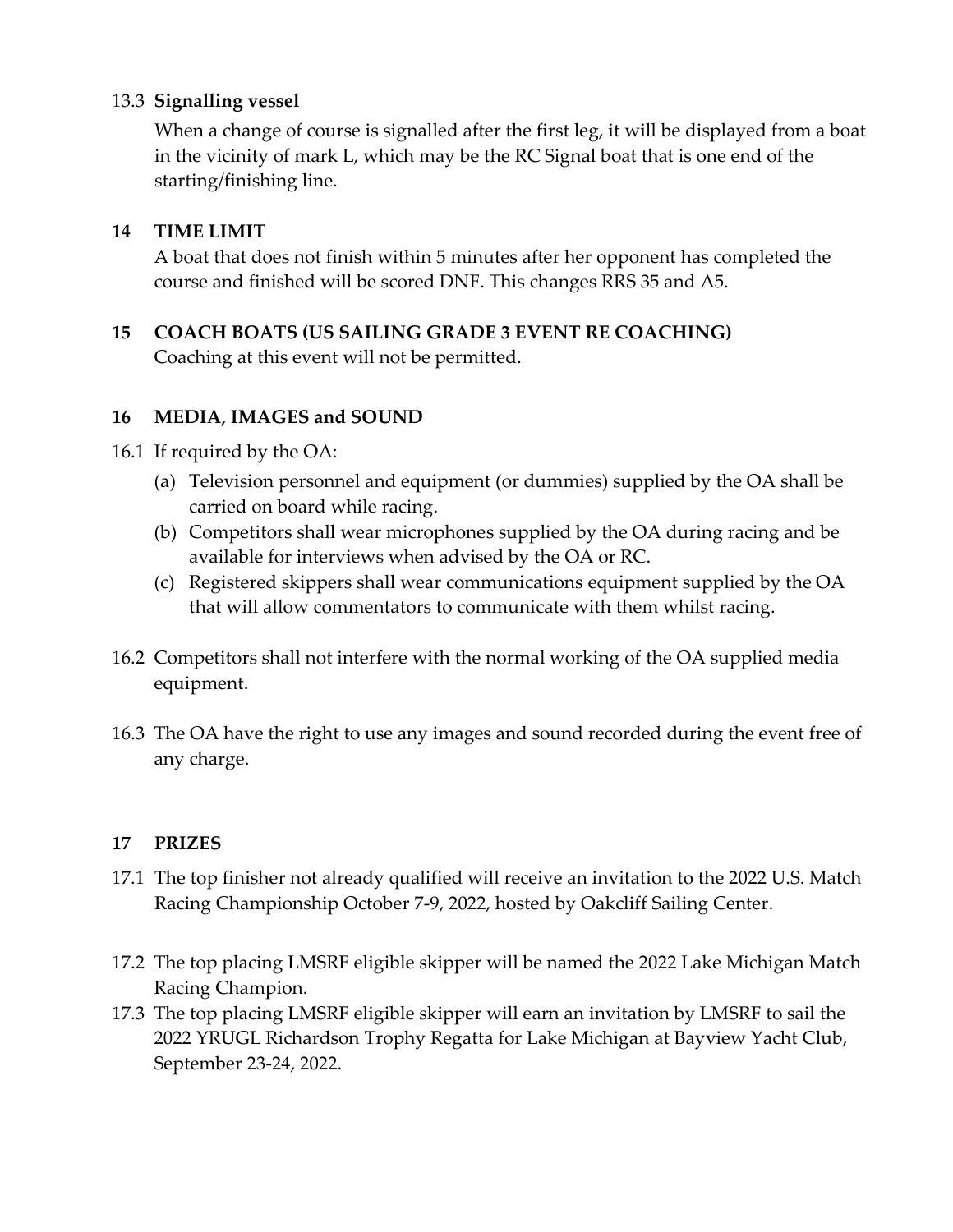#### **18 CODE OF CONDUCT**

- 18.1 Competitors shall comply with any reasonable request from any official, including attendance at official functions, co-operation with event sponsors and shall not behave so as to bring the event into disrepute.
- 18.2 Competitors shall handle the boats and equipment with proper care and seamanship and in accordance with SI Addendum C and D.
- 18.3 The following actions by skippers and/or crew while racing may be considered a breach of sportsmanship under RRS C8.3(c) and may result in an umpire initiated penalty under RRS C5.2 or C5.3:
	- Excessive attempts to verbally coerce, coach or influence umpire decisions;
	- Repetitive or on-going objection to an umpire decision (verbal or otherwise);
	- Abuse of umpires before or after a decision (See also MR Call M4).
- 18.4 Breaches of this SI may also be referred to the PC. Any penalty will be at the discretion of the PC/IJ and may include exclusion from further participation in the event, the withdrawal of any prize money or the withholding of deposits.
- 18.5 Gross breaches of this SI may be referred to the PC by the OA for action under RRS 69.

#### **19 DISCLAIMER**

All those taking any part in the event do so at their own risk. The OA, its associates and appointees accept no responsibility for any loss, damage, injury. Sickness, disease or inconvenience incurred, howsoever caused. See RRS 3, Decision to Race.

**Dated: June 21, 2022 SI V2**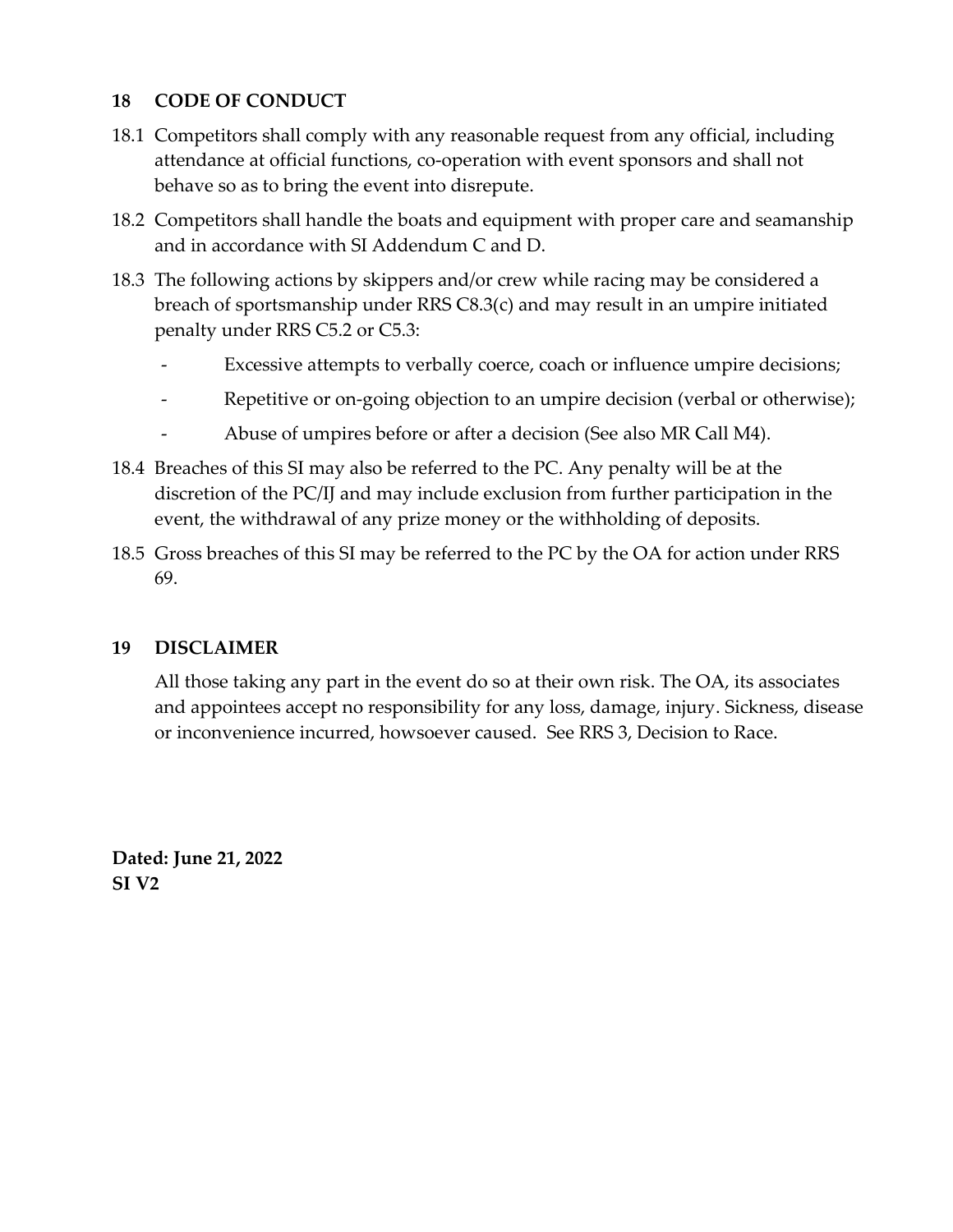# SI ADDENDUM A - LIST OF ELIGIBLE SKIPPERS and PAIRING LIST:

| <b>Skipper Name</b>    | <b>World Sailing Sailor ID</b> | World Sailing Ranking* |
|------------------------|--------------------------------|------------------------|
| Peter Bailey           | USAPB75                        | 40                     |
| <b>Bridget Groble</b>  | USABG86                        | 173                    |
| Alfonso Garcia Bringas | MEXAG9                         | 299                    |
| Justin Oberbauer       | <b>USAJ052</b>                 | 306                    |
| Jonathan Bailey        | USAJB456                       | 371                    |
| <b>Bruce Stone</b>     | USABS49                        | 429                    |
| Nick Dorn              | USAND44                        | N/A                    |
| <b>Geoff Pedrick</b>   | N/A                            | N/A                    |

\*Open rankings from 5.JAN.22.

Pairing lists will be distributed at the competitor meeting.

# SI ADDENDUM B - EVENT FORMAT and SCHEDULE OF RACES (THIS CHANGES THE NOR)

# EVENT FORMAT

#### Stage 1 – Single Round Robin

(a) All skippers are scheduled to sail against all other skippers once

#### Stage 2 – Quarterfinal Knock-outs

- (a) Skippers placing 1 through 8 in the round robin will be paired 1  $\vee$  8, 2  $\vee$  7, etc. in accordance with a table to be distributed by the RC.
- (b) The first skippers to score at least three (3) points qualify for Stage 3

#### Stage 3 – Semi-Finals

- (a) The four highest placing skippers from the Quarterfinals (or, if Stage 2 is not sailed, from the round robin) will be paired highest placing skipper from Stage 1 v lowest placing skipper from Stage 1, etc. in accordance with a table to be distributed by the RC.
- (b) The first skippers to score at least three (3) points will proceed to Stage 5
- (c) The other skippers will move to Stage 4

#### Stage 4 – Petite-Final Knockout Series

- (a) The skippers qualifying for this stage will be paired in accordance with a table to be distributed by the RC.
- (b) The first skipper to score at least two (2) points will place third in the regatta. The other skipper will place fourth.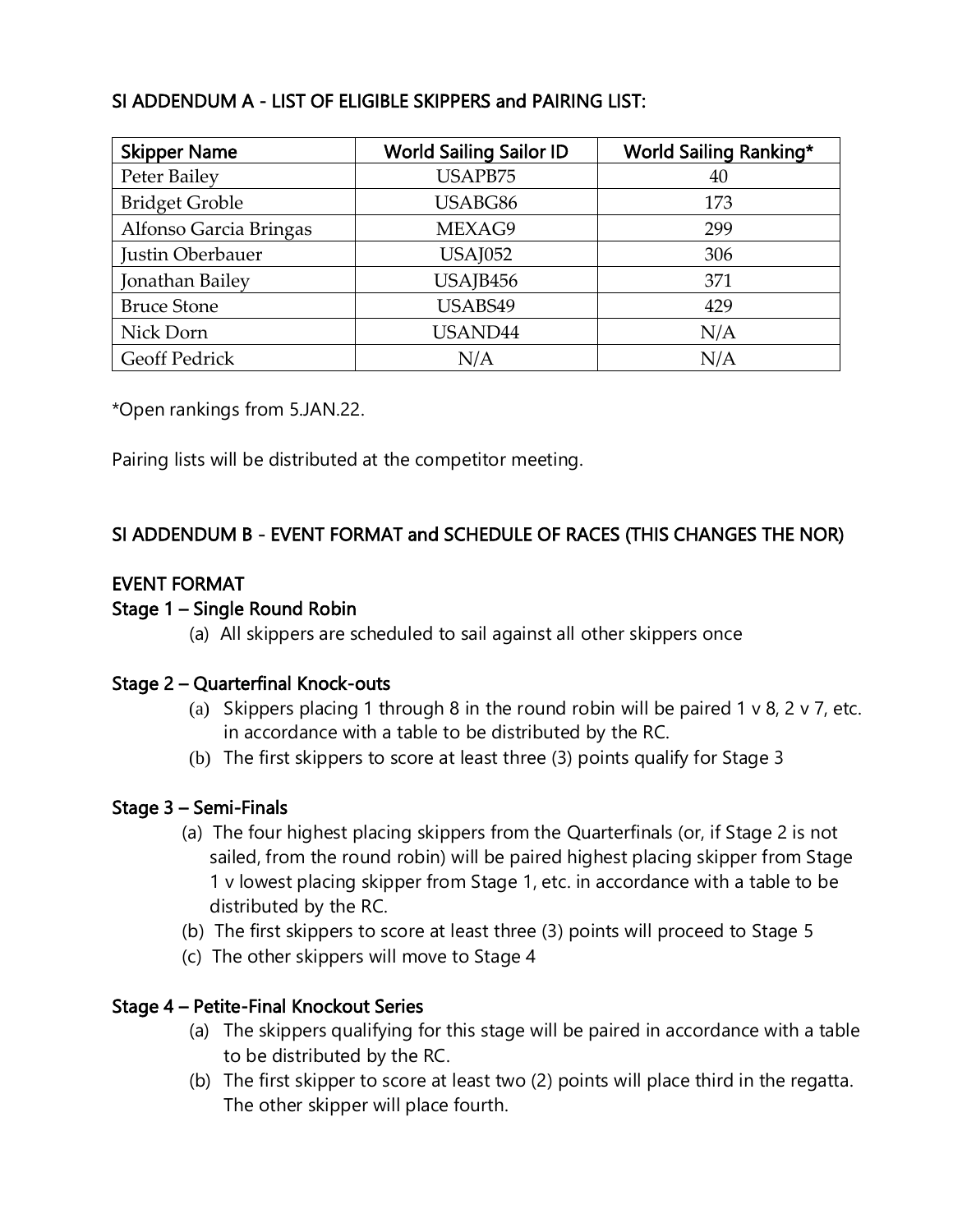# Stage 5 – Final Series

- (a) The skippers qualifying for this stage will be paired in accordance with a table to be distributed by the RC.
- (b) The first skipper to score at least three (3) points will be the winner. The other skipper will place second.

# Stage 6 – Consolation Round Robin – If Stage 2 is not sailed, Stage 6 may be run concurrently with Stage 3

- (a) Skippers placing  $5<sup>th</sup>$  through  $8<sup>th</sup>$  in Stage 1 will be paired in accordance with a table to be distributed by the RC.
- (b) The results of this Round Robin will be for places fifth through eighth.

# SI ADDENDUM C - HANDLING BOATS

#### 1 GENERAL

While all reasonable steps are taken to equalise the boats variations will not be grounds for redress. This changes RRS 62.

#### 2 PROHIBITED ITEMS and ACTIONS

Except in an emergency or in order to prevent damage or injury, or when directed by an umpire otherwise, the following are prohibited:

- 2.1 Launching, storing, or handling the spinnaker from anywhere aft of the mast. (Spinnaker must be launched from the bow area)
- 2.2 Any additions, omissions or alterations to the equipment supplied.
- 2.3 The use of any equipment for a purpose other than that intended or specifically permitted.
- 2.4 The replacement of any equipment without the sanction of the RC.
- 2.5 Sailing the boat in a manner that it is reasonable to predict that significant further damage would result.
- 2.6 Moving equipment from its normal stowage position except when being used.
- 2.7 Boarding a boat without prior permission.
- 2.8 Taking a boat from its berth or mooring without having paid the required damage deposit or having permission from the RC, or, on race days, while 'AP' is displayed ashore.
- 2.9 Hauling out a boat or cleaning surfaces below the waterline.
- 2.10 Marking directly on the hull or deck with permanent ink, or using any tape that leaves a residue/ use of duct tape.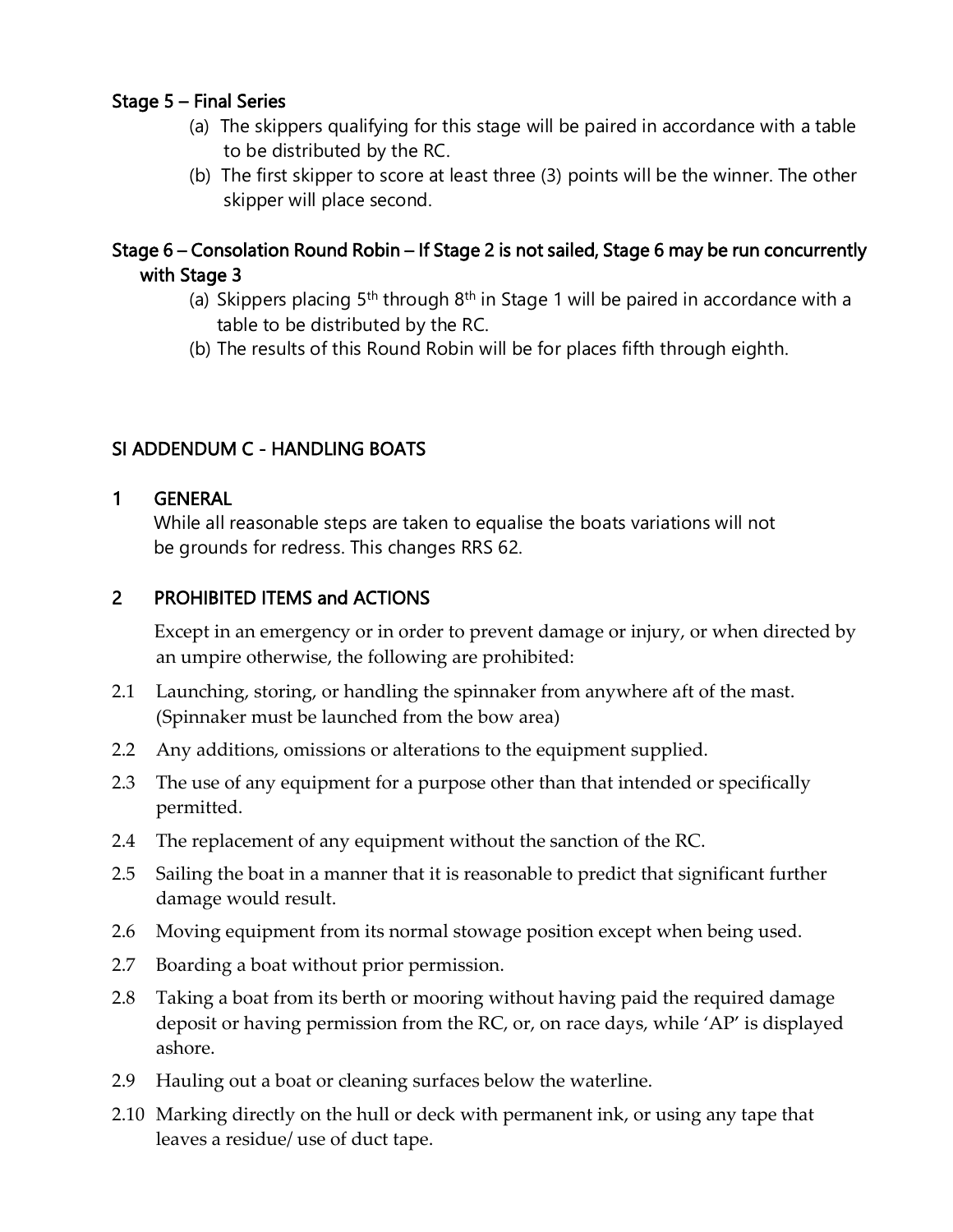- 2.11 Using a flattener as a reef **.**
- 2.12 Omitting any headsail car or turning block before sheeting onto a winch.
- 2.13 Adjusting or altering the tension of standing rigging, excluding the backstay.
- 2.14 Using a winch to adjust the mainsheet, backstay or vang.
- 2.15 Using the spinnaker pole to wing out the foresail.
- 2.16 Attaching lines to the fabric of spinnakers.
- 2.17 Perforating sails, even to attach tell tales.
- 2.18 Radio transmission (including mobile telephones), except to report damage or in response to a request from the RC.
- 2.19 Using a reef line as an outhaul.
- 2.20 Marking directly on the hull or deck with permanent ink.
- 2.21 The use of electronic equipment, unless permitted by SI C3.1.
- 2.22 Untaping the tiller extension

#### **3 PERMITTED ITEMS AND ACTIONS**

The following are permitted:

- 3.1 The use of non-working control lines is permitted for hiking out. This changes RRS 49.1 and therefore MR Call L3. Example, the spinnaker sheet twing line may be used for hiking
- 3.2 Taking on board the following equipment:
	- (a) electrical tape excluding black
	- (b) line (elastic or otherwise of 4 mm diameter or less)
	- (c) marking pens
	- (d) tell tale material
	- (e) watch, timers and hand held compass
	- (f) velcro tape
	- (g) spare flags
	- (l) small personal video devices such as GoPro are permitted as long as any postings to websites or social medial reverences and links to Chicago Yacht Club
- 3.2 Using the items in 3.1 to:
	- (a) prevent fouling of lines, sails and sheets
	- (b) attach tell tales
	- (c) prevent sails being damaged or falling overboard
	- (d) mark control settings on working sheets forward of any rope clutches.
	- (e) make minor repairs and permitted adjustments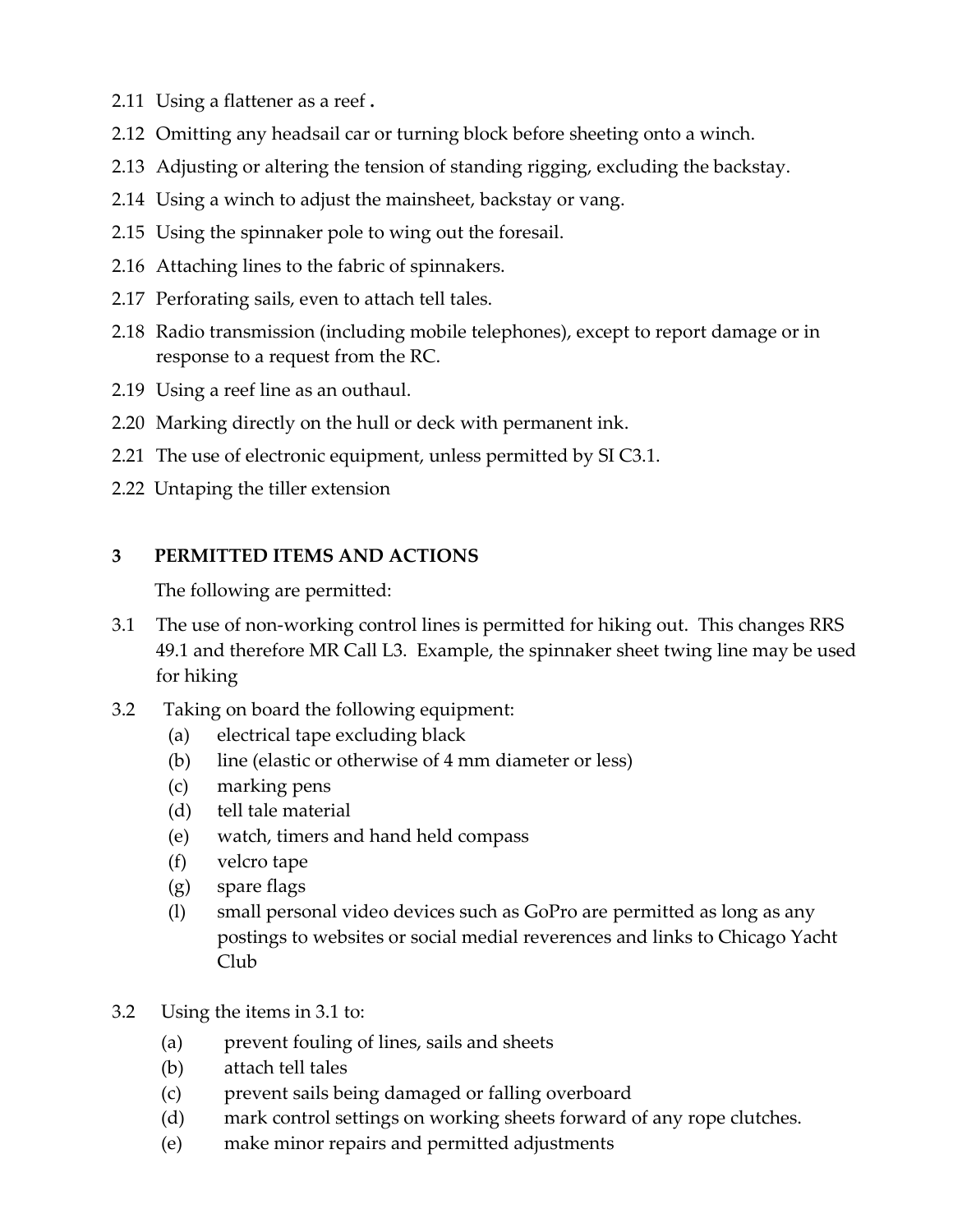- (f) make signals as per Appendix C6
- (g) make notes
- (h) personal safety
- (i) changing the number of mainsheet or jib sheet purchases.

# **4 MANDATORY ITEMS AND ACTIONS**

The following are mandatory.

- 4.1 All competitors shall report any damage to the Bosun. This can be done verbally or via radio but shall be done after finishing and before starting the next race or before changing boats. Skippers shall verbally confirm damage or lack thereof with the umpire when rotating out of the boats, otherwise they will be assumed responsible for damage later discovered.
- 4.2 At the end of each sailing day:
	- (a) rolling mainsail and jib, and bagging and placement of the sails as directed
	- (b) leaving the boat in the same state of cleanliness as when first boarded that day
	- (c) securing helm
	- (d) securing the boat to its dock as directed
	- (e) releasing backstay tension
	- (f) return spinnaker to Sailing center
	- (g) Y flags shall be returned to the OA after the conclusion of racing n Sunday.
- 4.3 At the end of the day for a particular boat, cleaning the boat (cabin and decks), removing all trash and removing all tape and marks. Emptying the bucket of trash when ashore. Trash, including tape, left onboard may result in a cleaning fee of \$100.00.
- 4.4 Any request to alter, in any way, the equipment on a boat shall be in writing and worded to permit a yes/no answer.
- 4.5 Complying with any regulations, including speed restrictions and navigation marks, while leaving or returning to the berth or mooring.
- 4.6 A breach of items 4.2 and 4.3 will be considered as damage and the cost of rectification will be deducted from the damage deposit.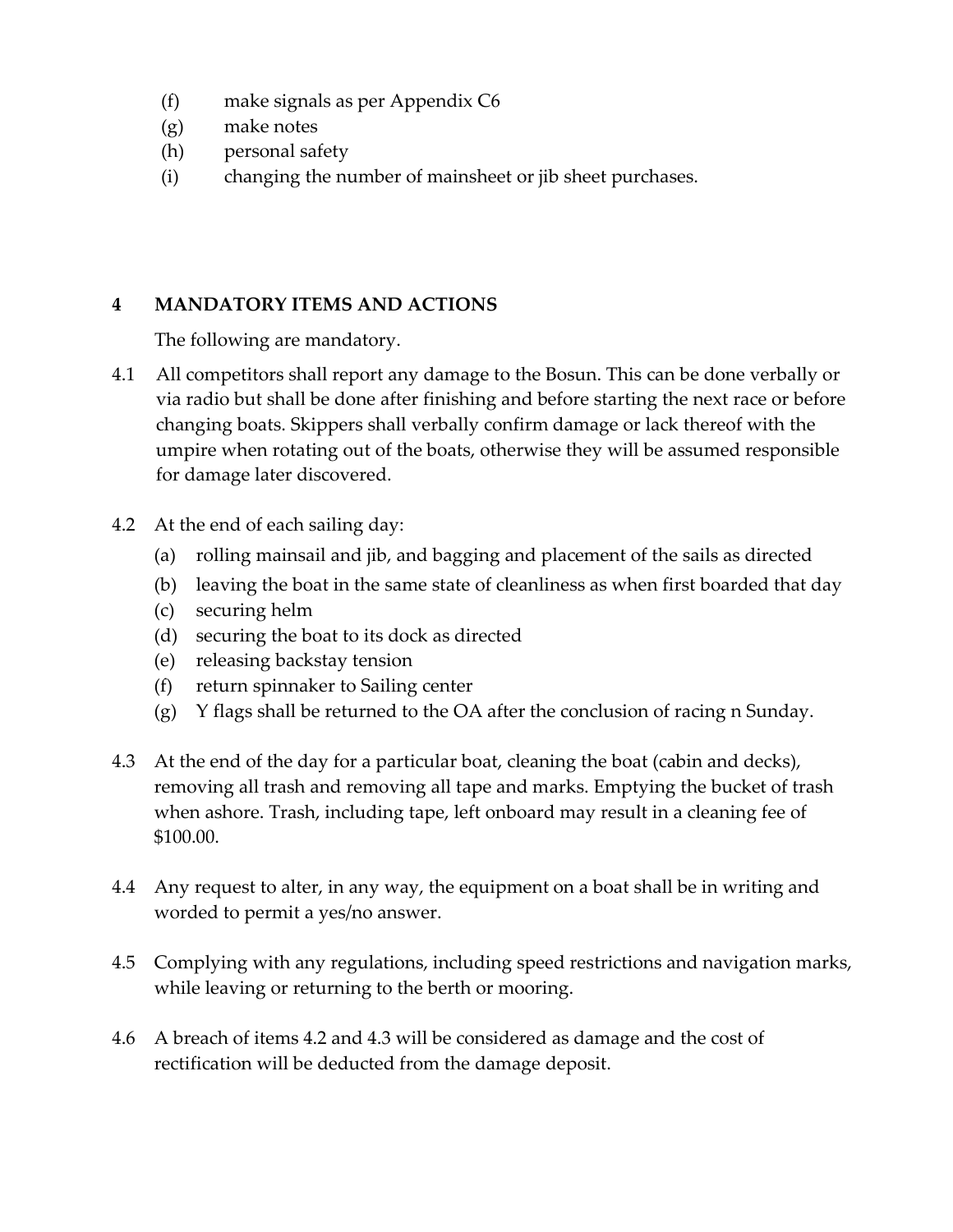#### **SI ADDENDUM D - EQUIPMENT LIST**

The following non-fixed items, to the extent provided by the OA, are to be carried on board at all times in their designated place while sailing. Any loss shall be reported on the daily damage report.

#### **Sails and Sailing Equipment:**

Mainsail and set of battens Headsail Spinnaker One winch handle One spinnaker pole One continuous spinnaker sheet One continuous headsail sheet One VHF radio (supplied by OA) One continuous jib sheet Tiller extension Genoa cars Two sail ties

#### **TACKLE**

Life jackets for each crew member (supplied by competitors) Bucket Sponge Tow line

#### **FLAGS**

Yellow and Blue backstay flags One handheld Y Flag Lima / Distress Flag Red sidestay flag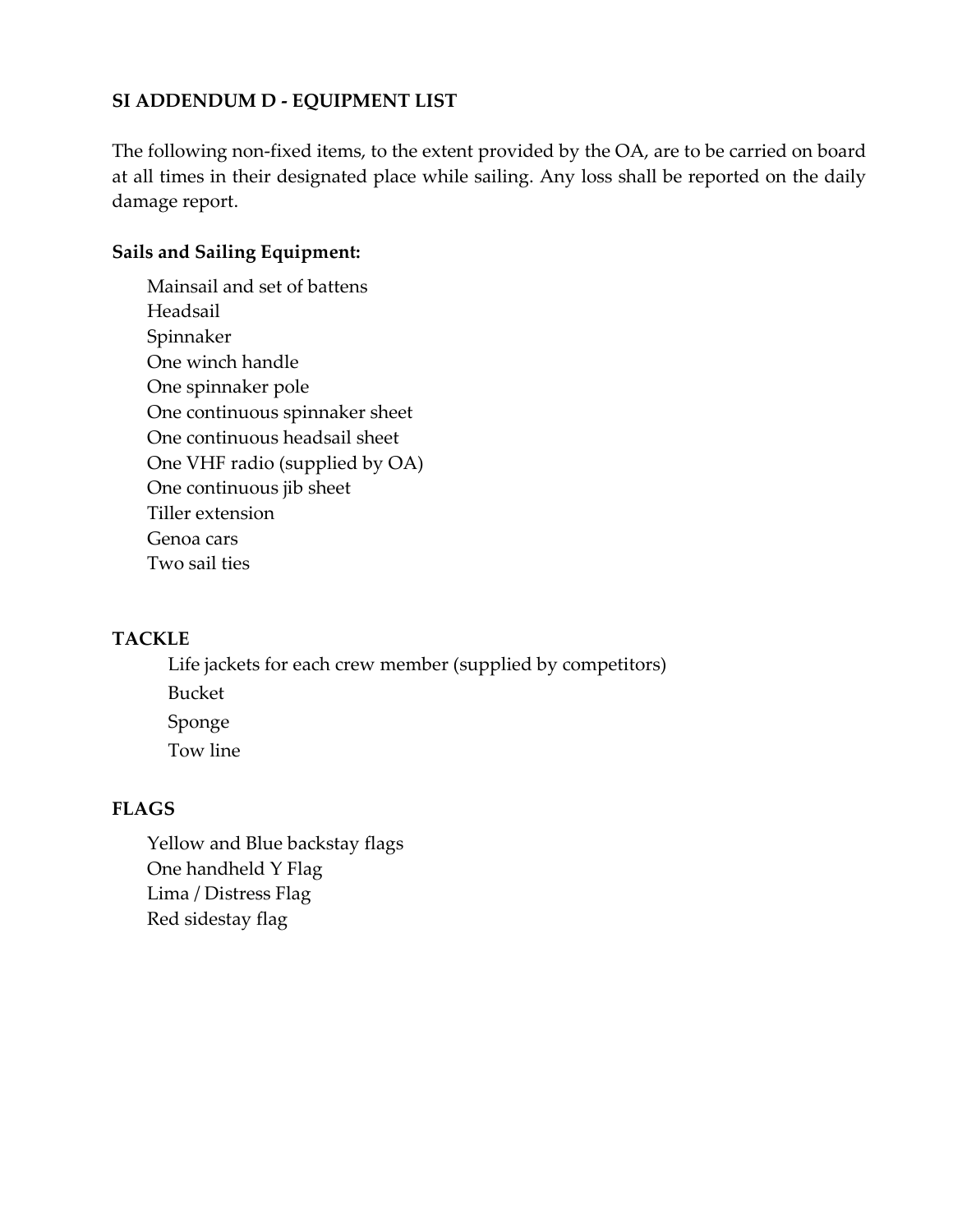## **SI ADDENDUM E –**

#### **Match Racing Penalties for Damage resulting from contact between boats**

Appendix C6.6 and C8.6 permits the umpires or protest committee to decide the penalty when a boat breaks RRS 14. This document explains how damage will be assessed and gives general guidance on the appropriate penalty. When the protest committee has good reasons to do so, it may apply a different penalty.

| Level                        | Extent                                                                                                    | <b>Effect</b>                                                                                                                                                                                                                                |
|------------------------------|-----------------------------------------------------------------------------------------------------------|----------------------------------------------------------------------------------------------------------------------------------------------------------------------------------------------------------------------------------------------|
| Level A -<br>Minor<br>Damage | Does not significantly<br>affect the value, general<br>appearance or normal<br>operation of the boat.     | Boat may race without repair although some<br>minor surface work may be required after the<br>event. Repairs should not normally require<br>more than 1 hour of work.                                                                        |
| Level B -<br>Damage          | Affects the value and/or<br>general appearance of<br>the boat                                             | The damage does not affect the normal<br>operation of the boat in that race but may<br>need some (temporary) work before racing<br>again. Requires more than 1 hour of work but<br>should not normally require more than 3<br>hours of work. |
| Level C -<br>Major<br>Damage | The normal operation of<br>the boat is compromised<br>and its structural<br>integrity may be<br>impaired. | The boat will need some repair work before<br>racing again. Requires more than 3 hours of<br>work.                                                                                                                                           |

Damage will be divided into 3 levels as shown in the following table:

#### **Point Penalties - to be applied without a hearing (this amends RRS C8.6);**

| Level | <b>Round Robin</b> | <b>Knock Out</b>          |
|-------|--------------------|---------------------------|
| A     | None               | None                      |
| B     | Half point         | Three quarters of a point |
| C     | One point          | One point                 |